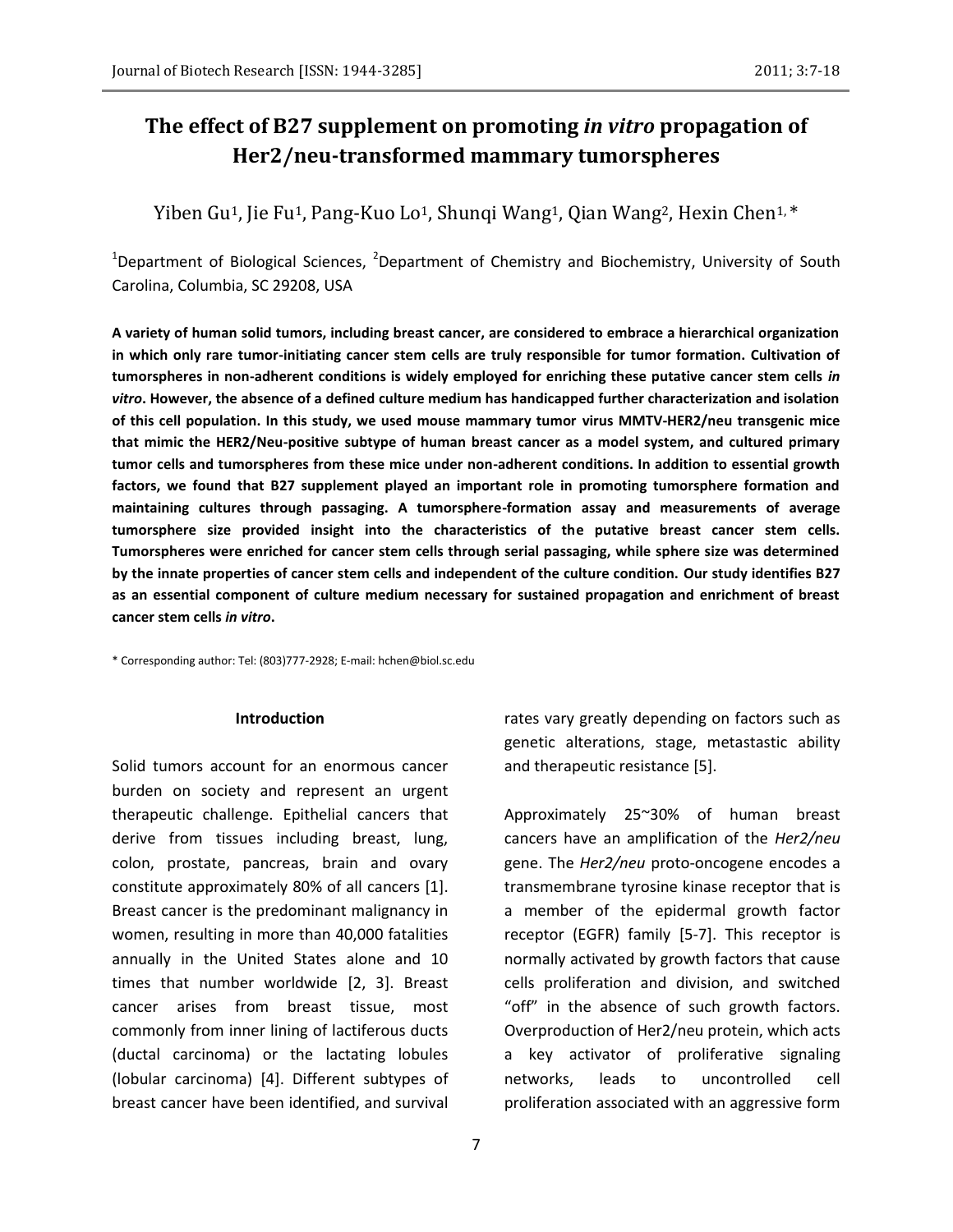of breast cancer [8]. Her2/neu-positive breast cancer tends to be particularly invasive and is often associated with tumor relapse, enhanced metastasis, induced chemotherapy resistance, poorer prognosis and reduced overall survival rates [5, 9]. Her2/neu-positive breast cancer is also resistant to hormonal therapy [8]. Monoclonal antibodies such as trastuzumab (Herceptin) have been used to target Her2/neu, usually in combination with chemotherapy, to improve survival rate for this patient population [7, 9]. However, this therapy is expensive and not tolerated among all patients. This demands prospective insights into the underlying mechanisms involved in Her2/neu-positive breast cancer, which will contribute to the development of improved therapies to eradicate this malignancy.

To accomplish this goal, it is necessary to address the question of the cellular origins of solid tumors. Two major models have emerged over decades of cancer research. The stochastic model predicts that transformation is a result of random mutation and subsequent clonal selection [10]. In this model, any cell can accumulate neoplastic mutations and transform into a cancer cell, and any cancer cell has a similar potential for unlimited proliferation and tumor generation [10-12]. In contrast, the cancer stem cell theory views tumor as an aberrant organ, to which the principles of stem cell biology can be applied. In a similar way to normal tissues that are derived from somatic stem cells, the tumor is organized in a hierarchy that is initiated by tumorigenic cancer cells, or termed as cancer stem cells. The cancer stem cells acquire the capacity for extensive proliferation through accumulated mutations, and have the ability to initiate a tumor in immune-compromised mice that recapitulates the original heterogeneity of the patient tumor

[10, 13]. A few additional properties are also shared by normal stem cells and cancer stem cells, which include the ability to migrate, the activation of membrane transporter activity, and resistance to apoptosis and chemotherapy [13]. The growth of cancer stem cells requires alterations in vital metabolic and signaling pathways and cell cycle progression that lead to the emergence of tumorigenic phenotypes [3, 14, 15]. As suggested in this theory, normal stem cells are targets of mutations that convert normal self-renewal potential into neoplastic engines, and only these transformed stem cells are capable of launching tumor formation, and comprise a tiny fraction of the vast tumor mass [11, 15-18].

There is growing evidence revealing the existence of cancer stem cells in a variety of human cancers, including leukemia [19] and several solid tumors such as breast [2, 20], brain [21, 22], melanoma [23], prostate [24], colon [25, 26], pancreatic [27] and lung cancer [28]. A number of methods have been developed for identifying putative cancer stem cells. As far as is known, cancer stem cells resemble normal stem cells in their ability to grow through selfrenewal as non-adherent spherical clusters, known as tumorspheres, when an adherent substratum is not provided in the culture system [21, 29]. Therefore, the most widely used method is to grow primary tumor cells in serum-free non-adherent conditions, in which only the small fraction of tumor-initiating stem/progenitor cells within the tumor mass can survive and form tumorspheres in suspension [13, 20, 29]. In many cases, the tumorsphere can only survive for a few passages and gradually dies [26, 29]. In this study, we cultured tumorspheres from MMTV-Her2/Neu transgenic mouse mammary tumors and found that addition of one supplement,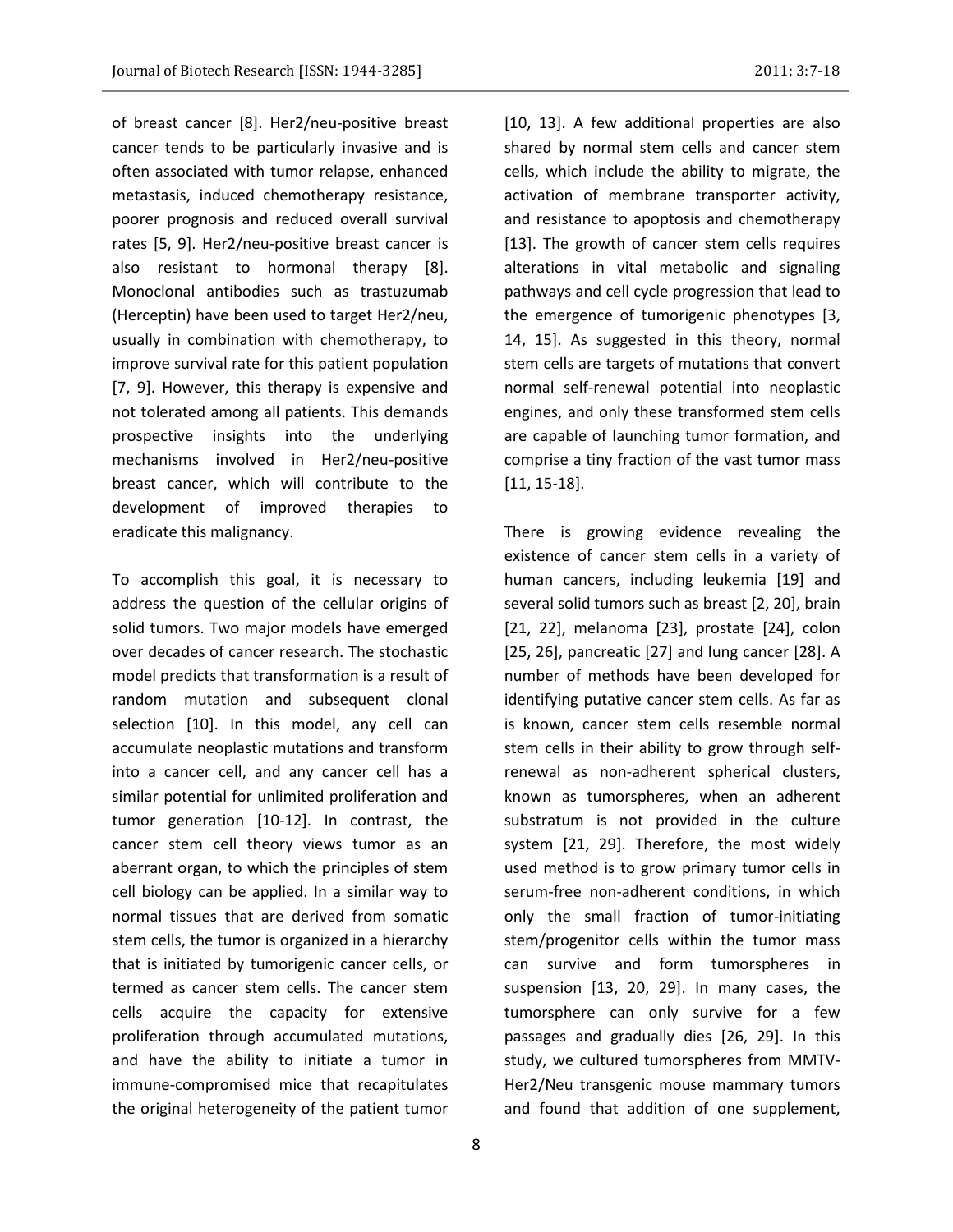B27, to the culture medium, can dramatically increase sphere-forming efficiency and sustain the propagation of tumorspheres for more than 20 passages. This finding will help to relieve the limitation of expanding cancer stem cells *in vitro*.

#### **Materials and Methods**

# **Isolation of cancer cells from MMTV-Neu transgenic mouse mammary tumors**

Spontaneous mammary tumors that developed from MMTV-Neu transgenic mice were harvested, physically separated from connective and fat tissues, and transferred into DMEM/F12 medium (Gibco). Tumor tissues were minced into small pieces with a sterilized scalpel, and digested in DMEM/F12 medium with 1.5 mg/ml collagenase (Worthington) and 20 μg/ml hyaluronidase (MP Biomedicals) with agitation at 200 rpm for 2 hours at 37℃. The pellet was collected by centrifugation at 1200 rpm for 5 min, and incubated with 0.64% NH<sub>4</sub>Cl (Stem Cell Technologies) for 3 min to lyse red blood cells. The suspension was centrifuged at 1200 rpm for 5 min and the supernatant was discarded. The pellet was resuspended in DMEM/F12 medium and passed through a 40 μm strainer (PALL Corporation) to collect single cells, which were in turn transferred and maintained in Dulbecco's modified Eagle's medium (DMEM, Gibco) with 10% fetal-bovine serum (FBS, SAFC Biosciences) and 10 μg/ml insulin (Sigma) as primary tumor cells, which were named as parental cells.

### *In vitro* **propagation of tumor-initiating mammospheres**

Cells harvested from spontaneous tumors were counted and then plated in petri dishes at a constant density of 40,000 viable cells per ml. Cells were grown in serum-free DMEM/F12 medium (Gibco), which was supplemented with 20 ng/ml epidermal growth factor (EGF, Sigma), 10 ng/ml basic fibroblast growth factor (bFGF, Sigma), 0.4% bovine serum albumin (BSA, Sigma), and 5 μg/ml insulin (Sigma). 1×B27 supplement (Gibco) was added to the treatment group to investigate its effect on tumorsphere formation. Cells were incubated in a humidified atmosphere with 5%  $CO<sub>2</sub>$  at 37°C for 6 days, and collected by gentle centrifugation. The pelleted cells were enzymatically dissociated with accutase (Innovative Cell Technologies) for 10 minutes at room temperature, and mechanically dispersed by gently pipetting through a 23-gauge sterile needle. Single-cell suspensions were plated at the same density and culture conditions as described above, to generate the second generation of tumorspheres, and so forth.

#### **RNA purification and PCR amplification**

Total RNA was extracted from parental cells and tumorspheres using TRIzol Reagent (Invitrogen) according to the manufacturer's instructions. 1 μg of total RNA was used for the reverse transcription assay to generate cDNA using M-MLV reverse transcriptase (Invitrogen). 1 μl of cDNA was used for a single PCR reaction to determine the expression levels of cell differentiation markers and stem cell markers. The following genes of interest were selected and tested by regular PCR: Klf4, Oct4, Sox2, Nanog, keratin 8, keratin 14, and keratin 18.

#### **Quantitative real-time PCR analysis**

The quantitative RT-PCR was performed using the fluorescent dye SYBR Green Master Mix (Qiagen, CA) following standard protocols on an ABI PRISM 7300 sequence detection system (Applied Biosystems, CA). The data were first analyzed using the Sequence Detector Software SDS 2.0 (Applied Biosystems). Results were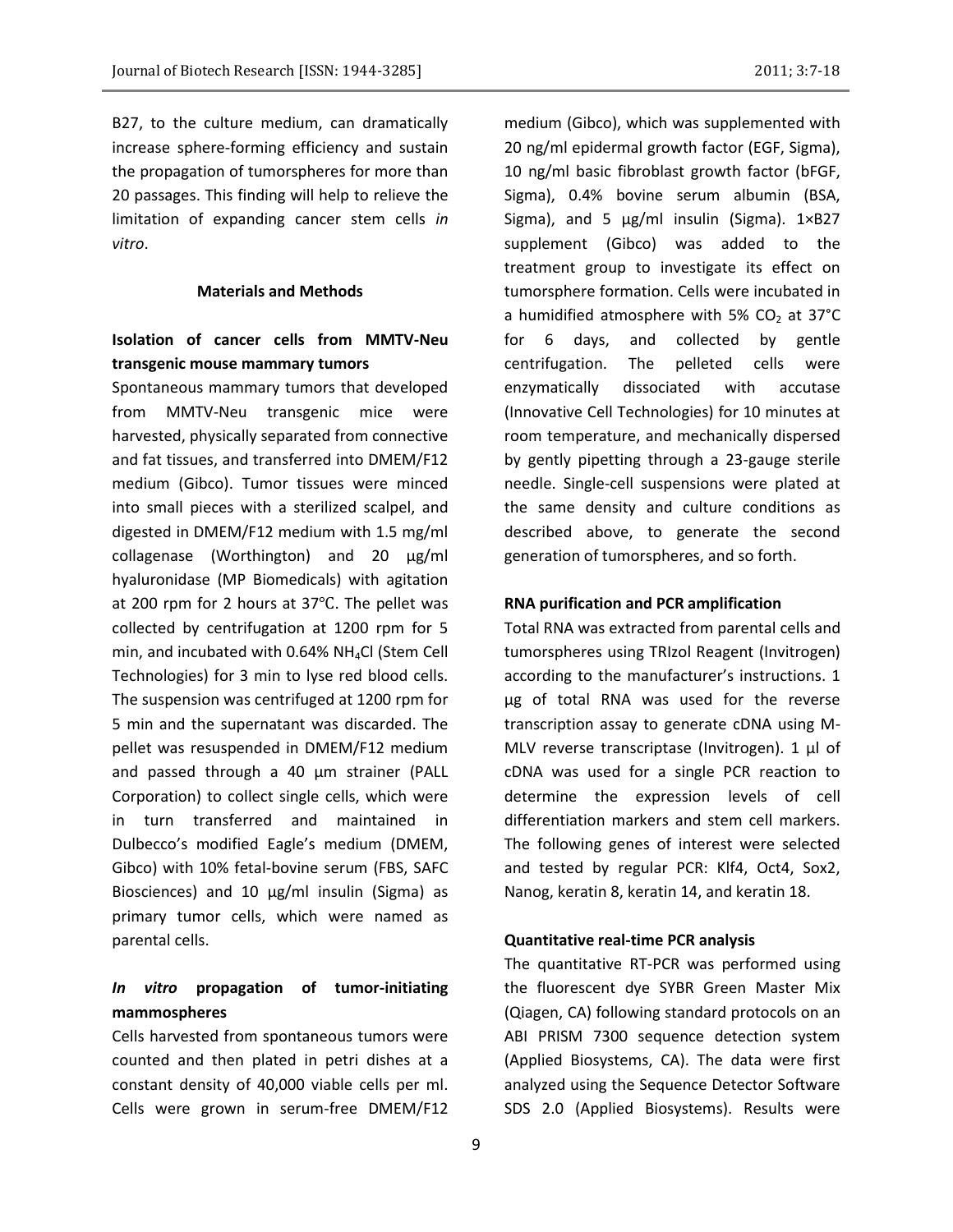calculated and normalized relative to the GAPDH control by using the Microsoft Excel program. The relative expression values were calculated relative to GAPDH by using the 2-ΔCT method [40]. The data shown here represent the average of three independent experiments.

# **Tumorsphere-forming efficiency assay and size characterization**

Tumorspheres were dissociated to single cells as described above, and plated in ultra-low attachment 96-well plate (Costar). 1000, 500, 200, 100 and 50 cells were plated in 100μl of serum-free medium per well, respectively in triplicate. The number of spheres formed in each well was determined after 6 days. Tumorspheres from every passage were dissociated and assayed for tumorsphereforming efficiency. Meanwhile, tumorsphere size, defined as number of cells per sphere, was assessed for tumorspheres at every passage.

#### **Results**

### **Generation of mammary tumorspheres in nonadherent conditions**

Spontaneous tumors from MMTV-Neu transgenic mice were dissociated to single cells and transferred into tissue culture flasks in DMEM medium with serum for cultivating primary tumor cells. After subculturing the cells for a few passages with enzymatic treatment to simultaneously remove fibroblasts and other non-tumor cells, primary tumor cells (named in this study as parental cells), formed an adherent monolayer with uniform morphology covering the bottom of a tissue culture flask (Fig. 1A). Tumor-initiating cells, as far as is known, resemble stem cells in their ability to grow through self-renewal as non-adherent spherical clusters, known as tumorspheres, with a non-adherent substratum [21, 29]. To test the

ability of MMTV-Neu tumor cells to form tumorspheres, parental cells were collected and plated in serum-free DMEM/F12 medium that contained EGF, bFGF, BSA, insulin and B27 supplement. After six days of cultutre, the majority of the cells died, however a small fraction of cells survived and formed spherical clusters in suspension (tumorspheres) (Fig. 1B), which implied the existence of putative breast cancer stem cells that possessed stem cell-like self-renewal properties.

# **Candidate stem cell marker genes were overexpressed in tumorspheres**

We examined the expression levels of a few known molecular markers of cancer stem cells in tumorspheres in relative to parental cells. This showed that putative stem cell markers, such as Oct4, Sox2, Klf4, Stem Cell Antigen-1 (Sca1) and Aldehyde dehydrogenase 1 (Aldh1) were overexpressed in tumorspheres, and differentiation markers for luminal epithelial cells like keratin 18 and myoepithelial cells like smooth muscle actin (SMA) were underexpressed in tumorspheres, compared with parental cells (Fig. 2). The expression profile of these marker genes suggests the presence of cancer stem cell population within the tumorspheres at a molecular level. Note that cell differentiation markers were not always underexpressed in tumorspheres relative to parental cells. The reason for this possibly lies in the presence of cancer stem cellderived progeny within the tumorspheres that entered and stayed at various stages of differentiation. Stem/progenitor cells only constitute a tiny fraction of the heterogeneous cellular composition of tumorspheres. Hence the majority of cells at more differentiated stages was sufficient to give a high expression level of cell differentiation markers which almost equaled that of parental cells.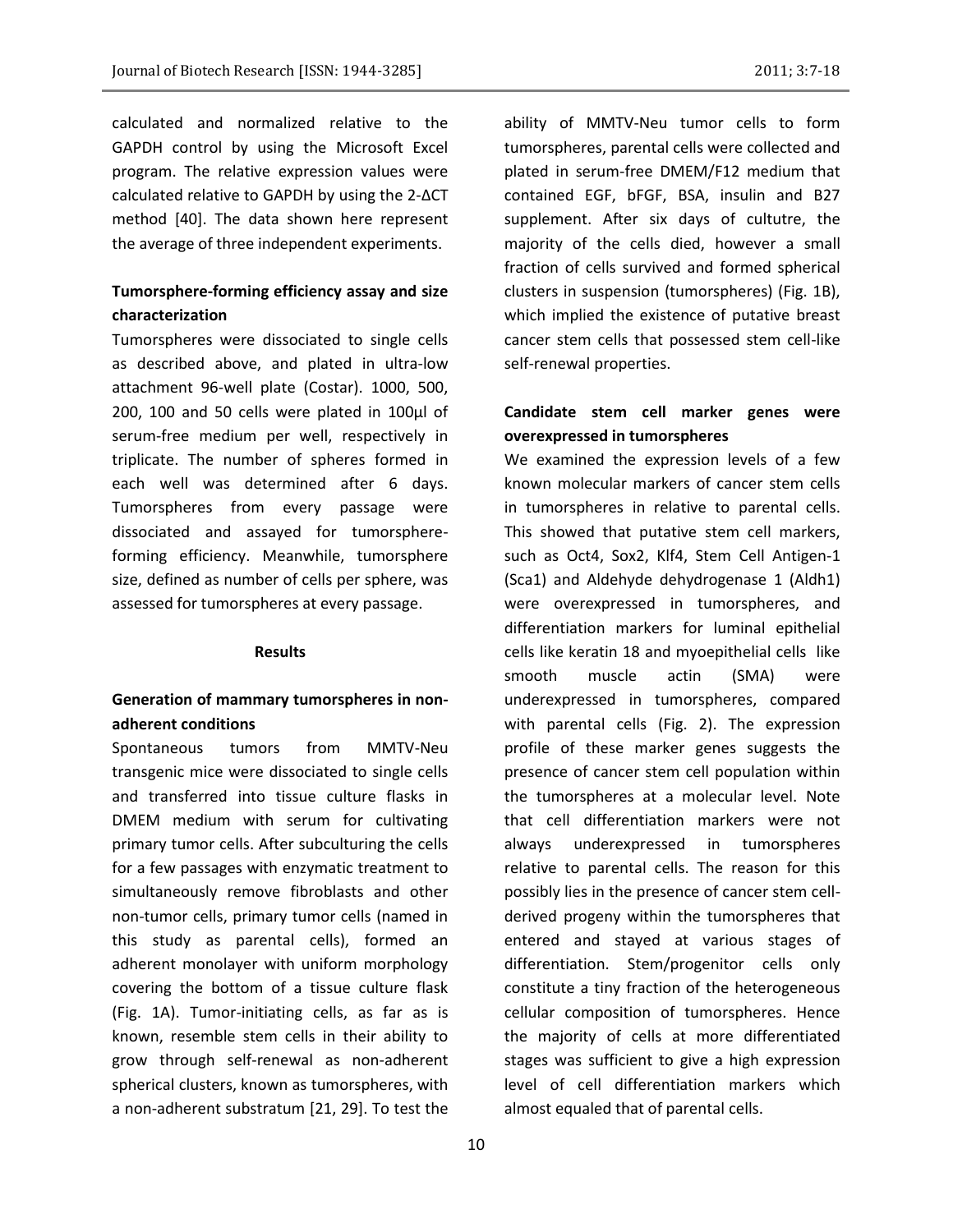

**Figure 1. Culture of tumor cells isolated from spontaneous tumor tissues of MMTV-Her2/neu transgenic mice at different conditions. (A)** Primary tumor cells were cultured in DMEM containing 10% FBS, exhibiting an epithelial-like morphology. **(B)** Mammary tumorspheres were grown in non-adherent suspension medium, presenting smooth-edged spherical phenotypes. Original magnification in A and B: ×100.



**Figure 2. Gene profiling of stem cell markers and cell differentiation markers in monolayer (ML) cells and tumorspheres (TS**). **(A)** RT-PCR analysis was performed to obtain the gene expression profiles in parental cells and tumorspheres. **(B)** Real-time PCR was performed to evaluate the relative expression levels of stem cell and differentiation marker genes in parental cells and tumorspheres. Putative stem cell markers, Oct4, Sox2, Klf4, Nanog, Stem Cell Antigen-1 (Sca1) and Aldehyde dehydrogenase 1 (Aldh1) were overexpressed in tumorspheres (TS), and cell differentiation markers, Keratin 8, Keratin 14, Keratin 18 and smooth muscle actin (SMA), were overexpressed in parental cells (ML).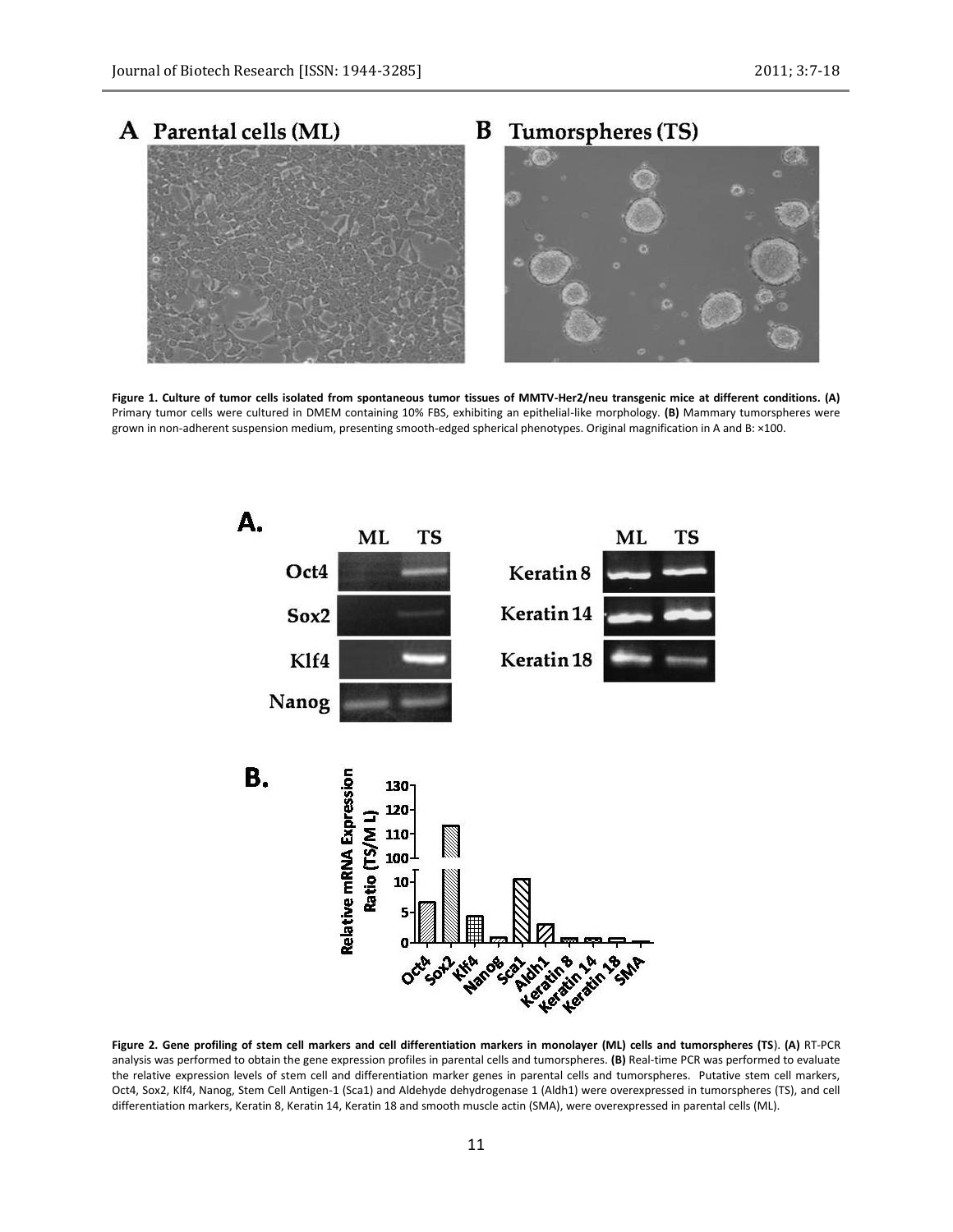

**Figure 3. Optical microscopy for tumorspheres from serial cultivation in the suspension medium with or without the presence of B27 supplement.** Morphological differences were visualized between tumorspheres maintained in two types of medium. As for +B27 medium, no significant morphological change was discerned over serial passaging. Original magnification: ×100.

# **B27 supplement is crucial for serially maintaining tumorspheres in vitro**

Initially, we chose the simplest recipe of tumorsphere propagation medium containing only EGF and bFGF as essential growth factors and BSA and insulin as supplemental components [29, 30]. Although tumorspheres grew successfully in this medium for the first few passages, serial subcultures of tumorspheres eventually failed. Bubble-like hollow aggregates replaced normal tumorspheres after four or five passages, and repeated tests reproduced the same phenomenon. By comparing a large number of potential nutrients, we assumed that the

addition of B27 supplement was essential and could replenish what was required for serial generation of stem cells (self-renewal) but missing in the previous medium [5, 20, 31-35]. Accordingly, tumorspheres were successfully maintained for more than 20 passages in B27 containing medium. In addition, the morphology of tumorspheres cultured in B27 free medium seemed to lose smoothness and gain roughness because of adherence of cells to the spherical edges during serial passaging (Fig. 3). The strong contrast between the two culture conditions implied that B27 is playing an important role in maintaining and promoting tumorsphere propagation *in vitro*. To test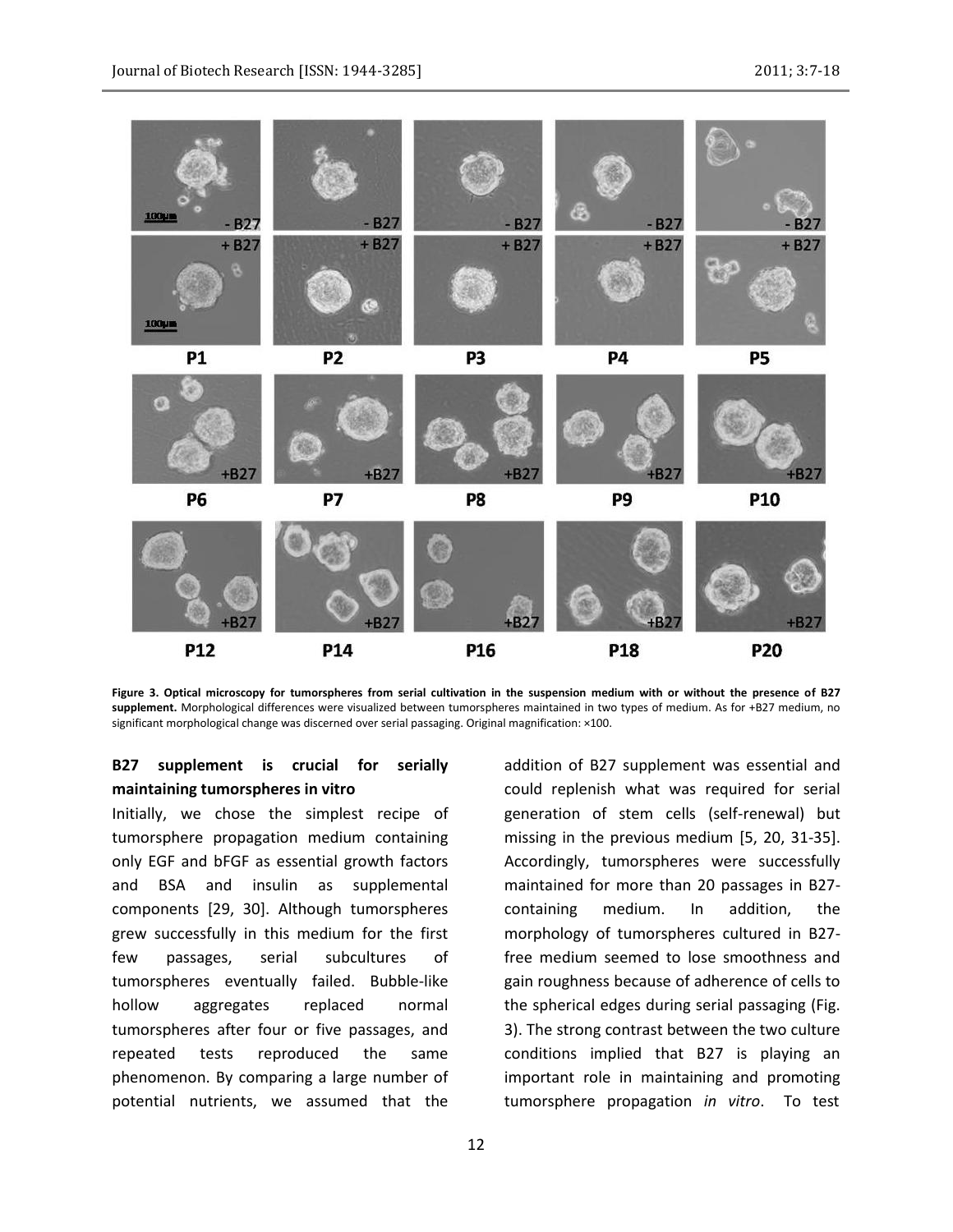

**Figure 4. Tumorsphere culture of MCF7 breast cancer cells in the suspension medium with or without the presence of B27 supplement.** (**A**) Morphological differences were visualized between tumorspheres maintained in two types of medium. As for +B27 medium, no significant morphological change was discerned over serial passaging. Original magnification: ×100. Scale bars represent 100µm. (**B**) Tumorsphere-forming efficiency assay. One hundred cells were seeded into ultra-low attachment 96-well plate. The sphere numbers are counted after 6 days. The Y axis shows the sphere-forming efficiency which represents the average number of tumorspheres per one hundred seeded cells.

whether that B27 has the similar effects on sphere formation of other cells, we cultured another human breast cancer cell line MCF7 in the presence and absence of B27 supplement. As expected, MCF7 cells in presence of B27 formed typical tumorsphere with higher efficiency (5.375% +B27 medium *vs.* 3.25% -B27 medium). In contrast, cells cultured in the B27 free medium formed atypical tumorspheres which were more like cell aggregates (Fig. 4).

# **Cancer stem cells were enriched through serial propagation**

In order to passage tumorspheres, they were enzymatically and mechanically dissociated into a single cell suspension, and replated at a constant density of 40,000 viable cells per ml. Tumorsphere-forming efficiency was evaluated using an ultra-low attachment 96-well plate as described in materials and methods, and performed with tumorspheres from every passage in the presence and absence of B27 efficiency reflected the percentage of cells that were capable of forming tumorspheres, in other words, the proportion of cancer stem cells. This experiment clearly showed that the efficiency of tumorsphere-formation gradually increased in the presence of B27 (Fig. 5). This suggested that over time, an increasing number of cells had obtained the ability to self-renew and form tumorspheres, reflecting an enrichment of cancer stem cells. However, for tumorspheres maintained in B27-free medium, tumorsphereforming efficiency rose slightly for the first three passages, resembling the trend observed in B27-containing medium, but dropped at the fourth generation when bubble-like aggregates began to replace typical spheres (Fig. 5), until tumorspheres were no longer observed after the fifth generation. This result supports our earlier observations that B27-free medium failed to maintain tumorsphere formation beyond four or five passages. Hence, B27 was

supplement. In this assay, tumorsphere-forming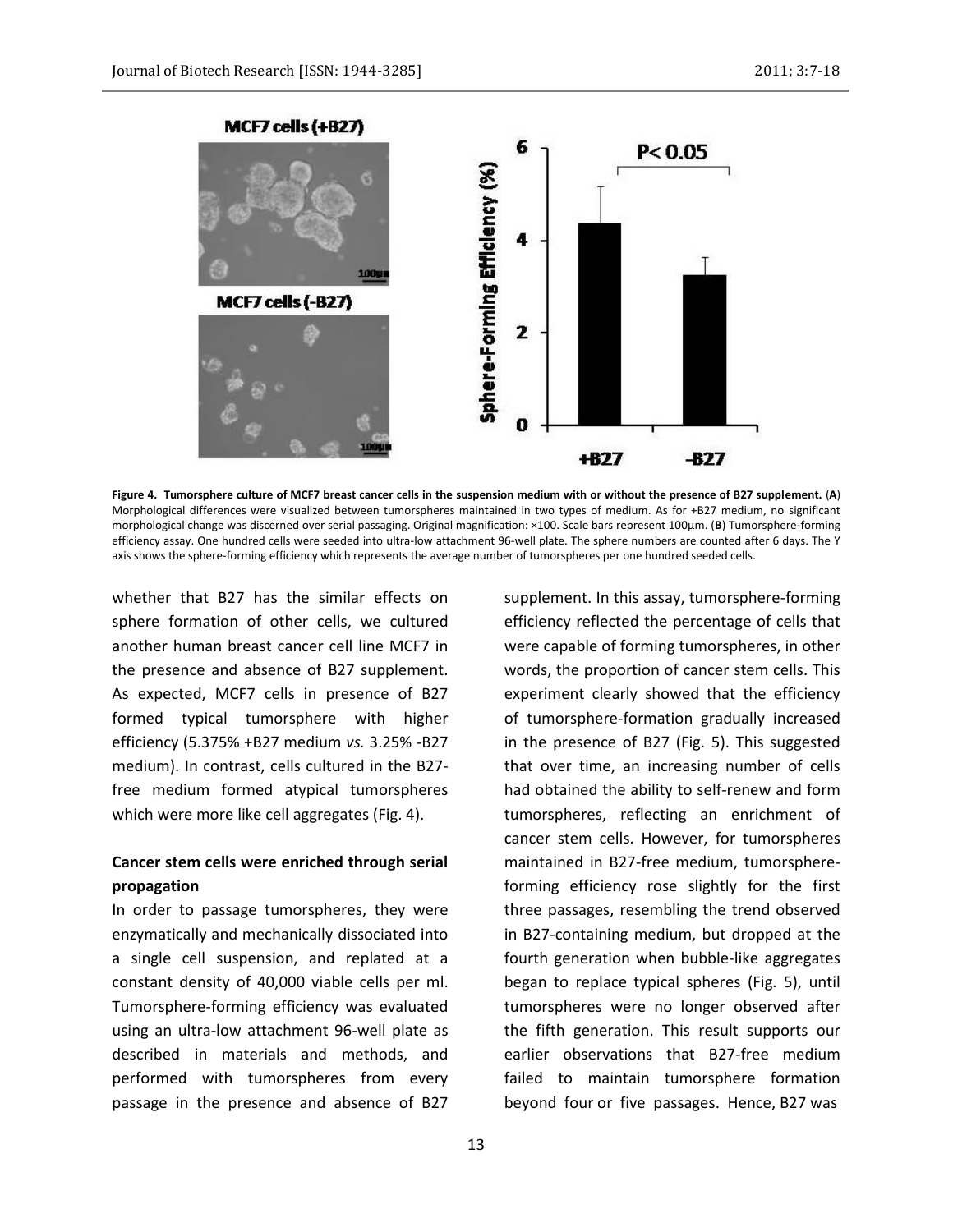

**Figure 5. Tumorsphere-forming efficiency assay.** Cells were seeded into ultra-low attachment 96-well plate. Five different cell densities were tested for +B27 and –B27 medium, respectively. Indicated numbers of the perpendicular axis showed average number of tumorspheres per well for a given starting cell density.

essential for promoting tumorsphere-forming efficiency *in vitro* as well as maintaining serial propagation through which cancer stem cells were enriched.

### **Tumorsphere size was dependent on the innate properties of cancer stem cells**

Our data showed that B27-containing medium supported the serial culture of tumorspheres. We then grew tumorspheres for multiple passages under these conditions and measured the size of individual tumorspheres, by counting the number of cells per tumorsphere. Surprisingly, the average tumorsphere size did not exhibit a dramatic difference over serial passaging (Fig. 6). We therefore concluded that tumorsphere phenotypes such as morphology and size were determined by the innate properties of the cancer stem cells, rather than the number of cancer stem cells.

#### **Discussions**

The cancer stem cell hypothesis was proposed to resolve the question of cellular origins of malignancy, and to explain the observation that only a small proportion of cells within a tumor were tumorigenic [1, 10, 16]. Cancer stem cells, representing only a small fraction of cells within the bulk of tumor, have properties that render them capable of initiating a tumor, in contrast to the non-tumorigenic majority of cells [10, 15, 18]. Although cancer stem cells have not yet been isolated and fully characterized, there is a body of growing evidence revealing the existence of this population in a variety of human cancers [19-28]. The investigation and characterization of cancer stem cells has important implications for understanding cancer biology and in the development of efficient therapies [13, 20].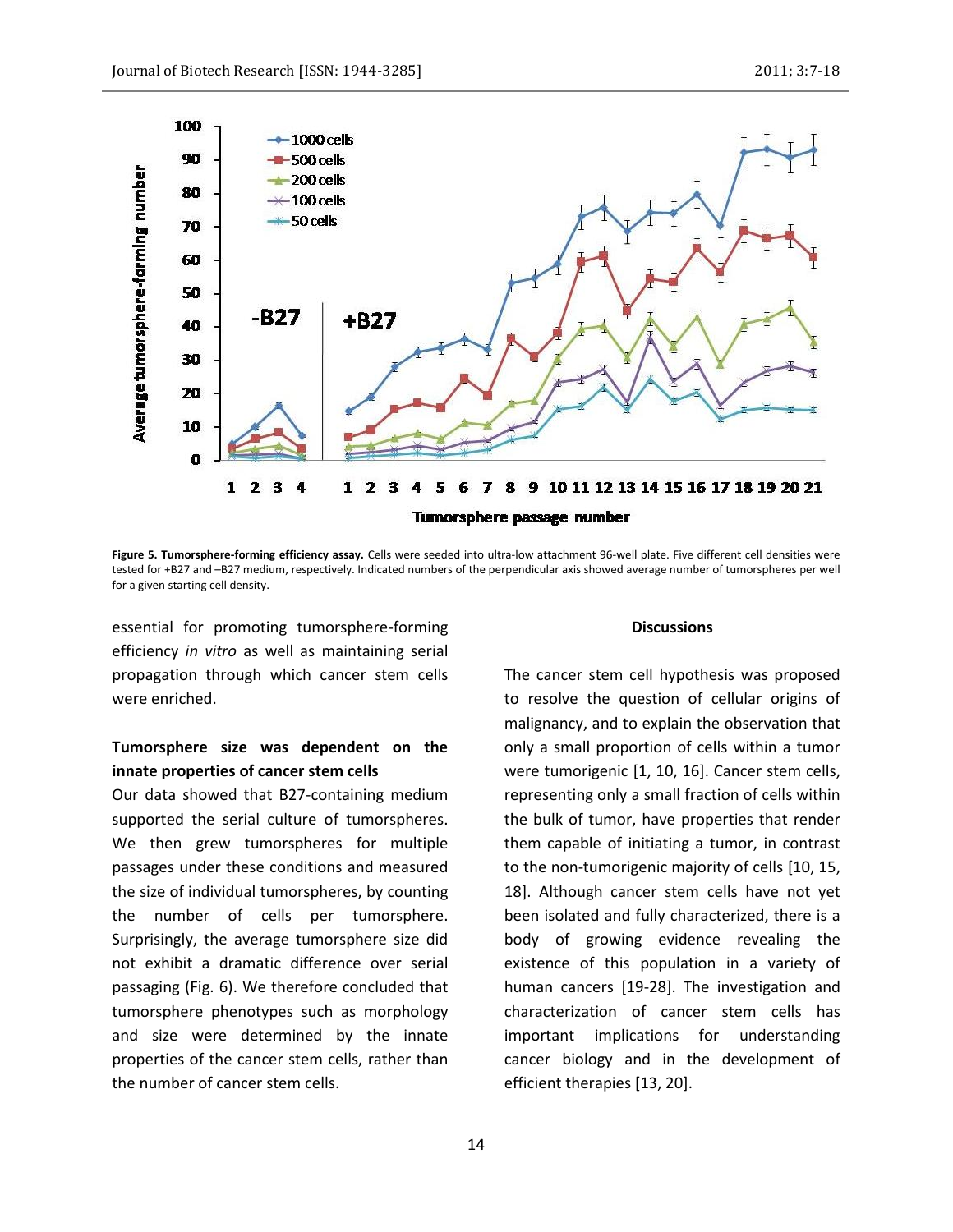

**Figure 6. Characterization of average tumorsphere size.** The tumorspheres cultured in +B27 and –B27 medium were collected and dissociated for size evaluation. The range of average size was 170~193 cells per sphere.

When primary cancer cells from the mouse mammary tumors in our study were cultivated on a solid substratum in the presence of serumcontaining medium, cell underwent differentiation induced by environmental stimuli. A suitable system was urgently needed to maintain the cancer stem cells in an undifferentiated state, to allow serial passaging and propagation in culture. As cancer stem cells were speculated to resemble their non-mutated counterparts in the ability of forming spheres in non-adherent serum-free condition. prospective method of propagating/enriching solid cancer stem cells *in vitro* was developed [5]. Major advances were achieved when an undifferentiated population of neural cells could be grown in suspension without losing multipotential differentiation capacity, and these cells formed non-adherent spherical clusters, termed as neurospheres, and contained 4~20% of stem cells [36, 37]. This method was instrumental in cancer stem cell research for various human malignancies, and was also employed in the study of breast cancer [2, 20, 29]. We adopted the same method, and have successfully grown tumorspheres from primary tumor cells in an anchorageindependent suspension in the presence of suitable growth factors (EGF and bFGF). At the molecular level, putative stem cell markers were overexpressed in these mammary tumorspheres, showing a molecular signature of their stem cell-like properties.

However, the absence of suitable defined systems to maintain cells in the undifferentiated state impeded further progress in the isolation and characterization of the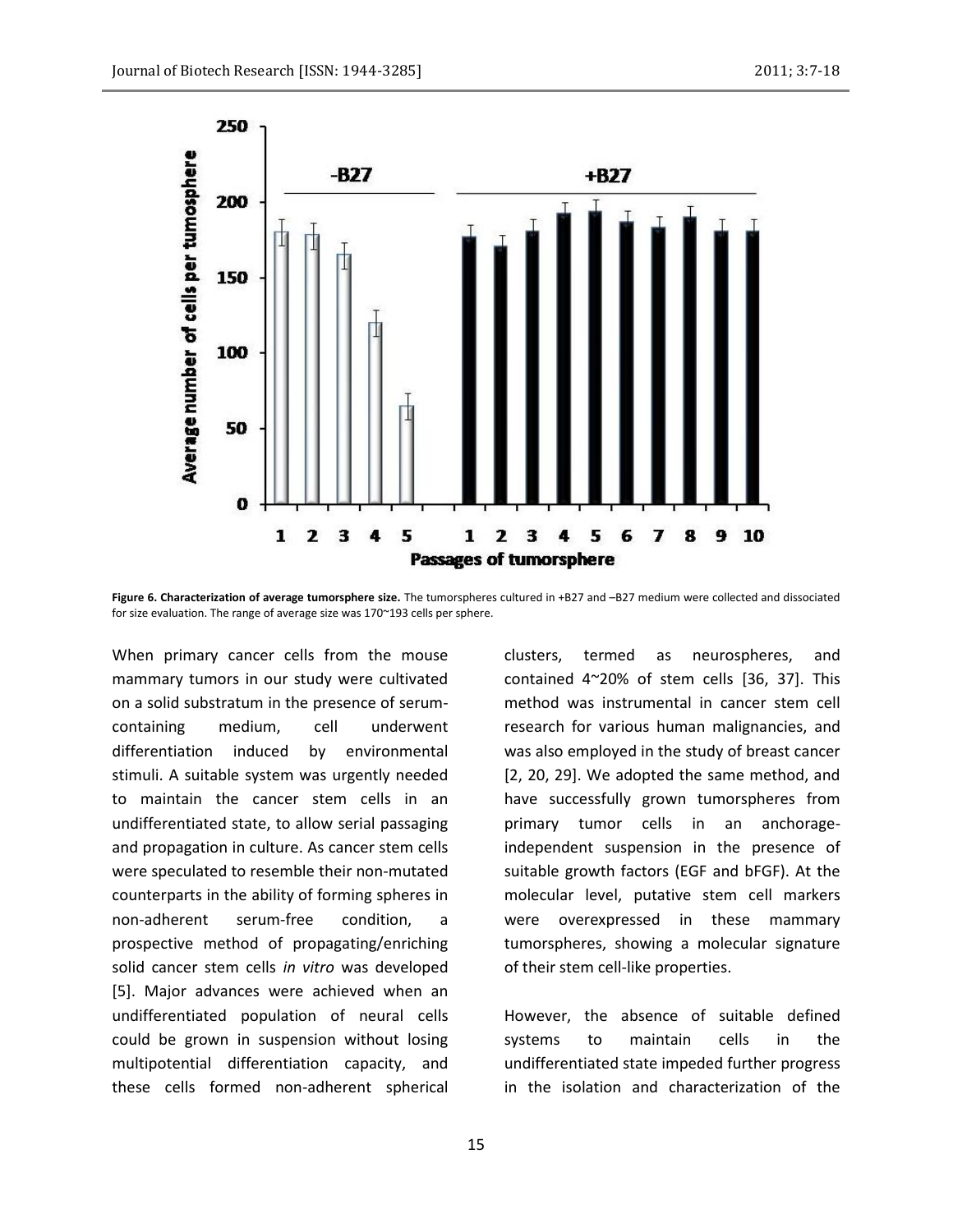cancer stem cells, rendering this population elusive [13, 20, 38]. It is important to initially establish a reliable *in vitro* system of maintaining the scarce cancer stem cells. In our study of HER2/Neu-transformed breast cancer stem cells, we found the powerful effect of B27 supplement in promoting tumorsphere formation and maintaining serial propagation, compared with the B27-free medium. The advantage of B27 supplement was clearly apparent. Firstly, serial cultures of tumorspheres were achieved, allowing for a constant source of tumorspheres for the longterm study of breast cancer stem cells, owing to the role of B27 in increased survival of tumorspheres [20, 34, 39] and prevention of adherences [35]. Secondly, a tumorsphereforming efficiency assay exhibited the role of B27 supplement in improving the tumorsphereforming efficiency over serial passaging. Assessment of tumorsphere-forming efficiency revealed the enrichment of the cells capable of self-renewing and forming tumorspheres. The high productivity of "higher" passages of tumorspheres helps to save time and the investment in expensive tumorsphere cultivation. One of the potential pitfalls is that the tumorspheres are heterogeneous in nature. Despite the increase in sphere-forming efficiency, only a relatively small percentage of cells with each sphere hold the sphere-forming capacity. In addition, not all sphere-forming cells fulfill the criteria of being cancer stem cells. The heterogeneity of tumorsphere in cellular origin and composition makes it possible that the percentage of cancer stem cells may decrease after extended numbers of passages *in vitro*, e.g. the cancer stem cells may be outnumbered by cancer progenitor cells with capacity to form sphere. But the total cancer stem cells population will expand through self renewal with continuously passaging of

tumorspheres. Lastly, B27 also seemed to be favorable in preserving adequate viability of frozen tumorspheres. Tumorspheres stored at - 80ºC freezer showed a higher recovery rate in freezing medium that contained B27 supplement (data not shown). Despite the unknown effects of diverse components, B27 supplement, it is clearly an essential part of the culture medium necessary for sustained *in vitro* tumorsphere propagation and the study of cancer stem cells.

### **Conclusions**

We grew primary tumor cells and tumorspheres out of mammary tumor tissue harvested from MMTV-Neu transgenic mice. In the process of characterization of mammary tumorspheres, we found that B27 supplement, in addition to essential growth factors, played an important role in promoting tumorsphere formation and sustaining serial cultures, compared with the counterparts maintained in B27-free medium. A tumorsphere-formation assay revealed the enrichment of breast cancer stem cells *in vitro* through serial passaging. The average tumorsphere size was, however, independent of the culture condition and inferred to be determined only by the innate properties of cancer stem cells. Yet the mechanism remains unknown, our study identifies that B27 supplement is necessary for sustained propagation and enrichment of breast cancer stem cells *in vitro*.

#### **Acknowledgements**

This work was in part supported by the Elsa U. Pardee Cancer Foundation grant (B94AFFAA), the American Cancer Society Research Award (RSG-10-067-01-TBE) to HC and NIH grant (3P20RR017698-08) to HC and QW.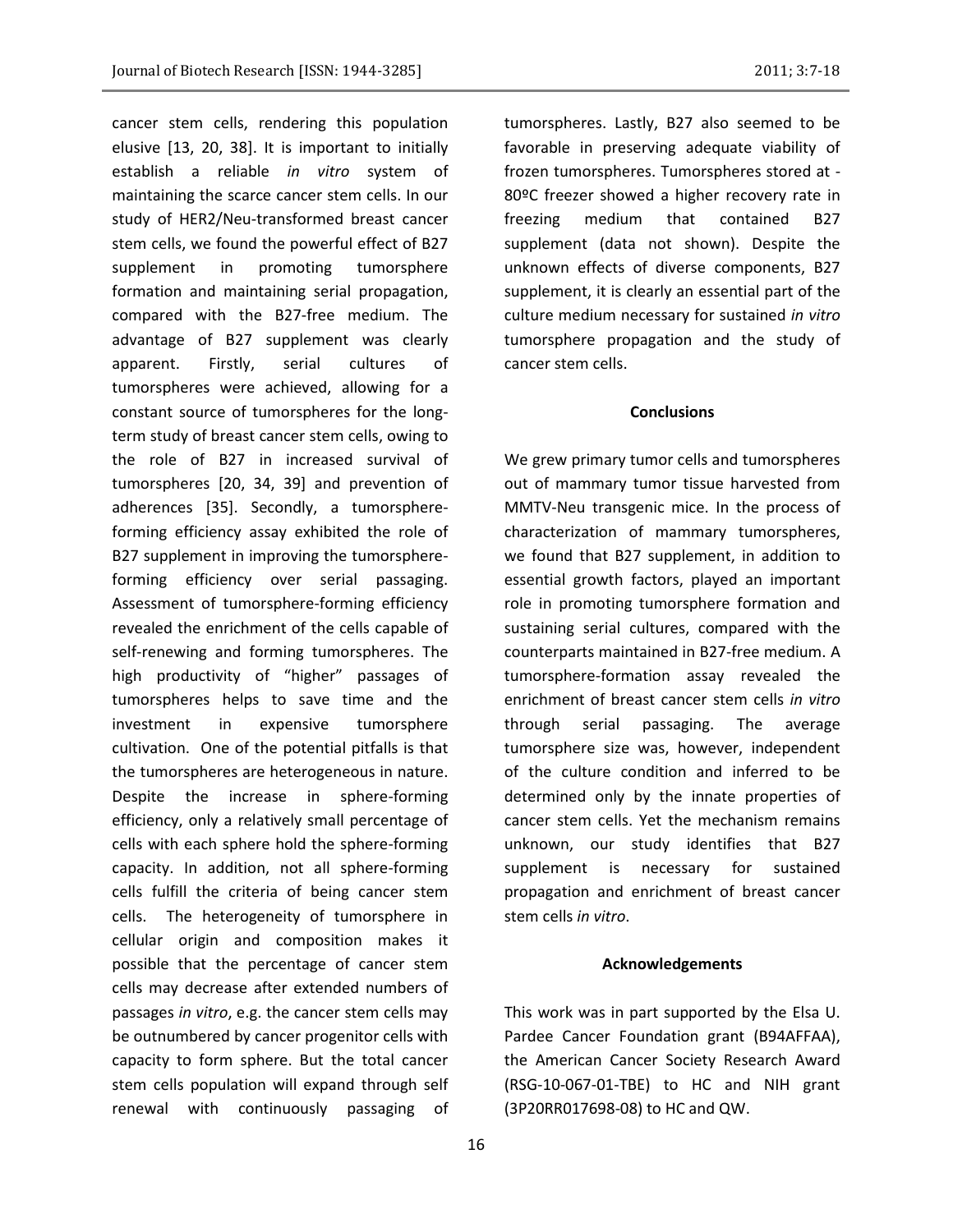#### **References**

- 1. Visvader JE, Lindeman GJ: **Cancer stem cells in solid tumours: accumulating evidence and unresolved questions**. *Nat Rev Cancer* 2008, **8**(10):755-768.
- 2. Al-Hajj M, Wicha MS, Benito-Hernandez A, Morrison SJ, Clarke MF: **Prospective identification of tumorigenic breast cancer cells**. *Proc Natl Acad Sci U S A* 2003, **100**(7):3983-3988.
- 3. Klonisch T, Wiechec E, Hombach-Klonisch S, Ande SR, Wesselborg S, Schulze-Osthoff K, Los M: **Cancer stem cell markers in common cancers - therapeutic implications**. *Trends Mol Med* 2008, **14**(10):450-460.
- 4. Hennighausen L, Robinson GW: **Signaling pathways in mammary gland development**. *Dev Cell* 2001, **1**(4):467-475.
- 5. Liu JC, Deng T, Lehal RS, Kim J, Zacksenhaus E: **Identification of tumorsphere- and tumor-initiating cells in HER2/Neuinduced mammary tumors**. *Cancer Res* 2007, **67**(18):8671- 8681.
- 6. Hung MC, Lau YK: **Basic science of HER-2/neu: a review**. *Semin Oncol* 1999, **26**(4 Suppl 12):51-59.
- 7. Korkaya H, Paulson A, Iovino F, Wicha MS: **HER2 regulates the mammary stem/progenitor cell population driving tumorigenesis and invasion**. *Oncogene* 2008, **27**(47):6120- 6130.
- 8. Yarden Y: **Biology of HER2 and its importance in breast cancer**. *Oncology* 2001, **61 Suppl 2**:1-13.
- 9. Ross JS, Fletcher JA: **The HER-2/neu Oncogene in Breast Cancer: Prognostic Factor, Predictive Factor, and Target for Therapy**. *Oncologist* 1998, **3**(4):237-252.
- 10. Reya T, Morrison SJ, Clarke MF, Weissman IL: **Stem cells, cancer, and cancer stem cells**. *Nature* 2001, **414**(6859):105- 111.
- 11. Lobo NA, Shimono Y, Qian D, Clarke MF: **The biology of cancer stem cells**. *Annu Rev Cell Dev Biol* 2007, **23**:675-699.
- 12. Pontier SM, Muller WJ: **Integrins in mammary-stem-cell biology and breast-cancer progression--a role in cancer stem cells?** *J Cell Sci* 2009, **122**(Pt 2):207-214.
- 13. Dontu G, Al-Hajj M, Abdallah WM, Clarke MF, Wicha MS: **Stem cells in normal breast development and breast cancer**. *Cell Prolif* 2003, **36 Suppl 1**:59-72.
- 14. Tsai RY: **A molecular view of stem cell and cancer cell selfrenewal**. *Int J Biochem Cell Biol* 2004, **36**(4):684-694.
- 15. Bapat SA: **Evolution of cancer stem cells**. *Semin Cancer Biol*  2007, **17**(3):204-213.
- 16. Jordan CT, Guzman ML, Noble M: **Cancer stem cells**. *N Engl J Med* 2006, **355**(12):1253-1261.
- 17. Wicha MS, Liu S, Dontu G: **Cancer stem cells: an old idea--a paradigm shift**. *Cancer Res* 2006, **66**(4):1883-1890; discussion 1895-1886.
- 18. Pardal R, Clarke MF, Morrison SJ: **Applying the principles of stem-cell biology to cancer**. *Nat Rev Cancer* 2003, **3**(12):895- 902.
- 19. Bonnet D, Dick JE: **Human acute myeloid leukemia is organized as a hierarchy that originates from a primitive hematopoietic cell**. *Nat Med* 1997, **3**(7):730-737.
- 20. Dontu G, Abdallah WM, Foley JM, Jackson KW, Clarke MF, Kawamura MJ, Wicha MS: **In vitro propagation and**

**transcriptional profiling of human mammary stem/progenitor cells**. *Genes Dev* 2003, **17**(10):1253-1270.

- 21. Singh SK, Clarke ID, Terasaki M, Bonn VE, Hawkins C, Squire J, Dirks PB: **Identification of a cancer stem cell in human brain tumors**. *Cancer Res* 2003, **63**(18):5821-5828.
- 22. Singh SK, Hawkins C, Clarke ID, Squire JA, Bayani J, Hide T, Henkelman RM, Cusimano MD, Dirks PB: **Identification of human brain tumour initiating cells**. *Nature* 2004, **432**(7015):396-401.
- 23. Fang D, Nguyen TK, Leishear K, Finko R, Kulp AN, Hotz S, Van Belle PA, Xu X, Elder DE, Herlyn M: **A tumorigenic subpopulation with stem cell properties in melanomas**. *Cancer Res* 2005, **65**(20):9328-9337.
- 24. Collins AT, Berry PA, Hyde C, Stower MJ, Maitland NJ: **Prospective identification of tumorigenic prostate cancer stem cells**. *Cancer Res* 2005, **65**(23):10946-10951.
- 25. O'Brien CA, Pollett A, Gallinger S, Dick JE: **A human colon cancer cell capable of initiating tumour growth in immunodeficient mice**. *Nature* 2007, **445**(7123):106-110.
- 26. Ricci-Vitiani L, Lombardi DG, Pilozzi E, Biffoni M, Todaro M, Peschle C, De Maria R: **Identification and expansion of human colon-cancer-initiating cells**. *Nature* 2007, **445**(7123):111-115.
- 27. Li C, Heidt DG, Dalerba P, Burant CF, Zhang L, Adsay V, Wicha M, Clarke MF, Simeone DM: **Identification of pancreatic cancer stem cells**. *Cancer Res* 2007, **67**(3):1030-1037.
- 28. Eramo A, Lotti F, Sette G, Pilozzi E, Biffoni M, Di Virgilio A, Conticello C, Ruco L, Peschle C, De Maria R: **Identification and expansion of the tumorigenic lung cancer stem cell population**. *Cell Death Differ* 2008, **15**(3):504-514.
- 29. Ponti D, Costa A, Zaffaroni N, Pratesi G, Petrangolini G, Coradini D, Pilotti S, Pierotti MA, Daidone MG: **Isolation and in vitro propagation of tumorigenic breast cancer cells with stem/progenitor cell properties**. *Cancer Res* 2005, **65**(13):5506-5511.
- 30. Grange C, Lanzardo S, Cavallo F, Camussi G, Bussolati B: **Sca-1 identifies the tumor-initiating cells in mammary tumors of BALB-neuT transgenic mice**. *Neoplasia* 2008, **10**(12):1433- 1443.
- 31. Cariati M, Naderi A, Brown JP, Smalley MJ, Pinder SE, Caldas C, Purushotham AD: **Alpha-6 integrin is necessary for the tumourigenicity of a stem cell-like subpopulation within the MCF7 breast cancer cell line**. *Int J Cancer* 2008, **122**(2):298- 304.
- 32. Engelmann K, Shen H, Finn OJ: **MCF7 side population cells with characteristics of cancer stem/progenitor cells express the tumor antigen MUC1**. *Cancer Res* 2008, **68**(7):2419-2426.
- 33. Dey D, Saxena M, Paranjape AN, Krishnan V, Giraddi R, Kumar MV, Mukherjee G, Rangarajan A: **Phenotypic and functional characterization of human mammary stem/progenitor cells in long term culture**. *PLoS ONE* 2009, **4**(4):e5329.
- 34. Svendsen CN, Fawcett JW, Bentlage C, Dunnett SB: **Increased survival of rat EGF-generated CNS precursor cells using B27 supplemented medium**. *Exp Brain Res* 1995, **102**(3):407-414.
- 35. Huang MZ, Zhang FC, Zhang YY: **[Influence factors on the formation of mammospheres from breast cancer stem cells]**. *Beijing Da Xue Xue Bao* 2008, **40**(5):500-504.